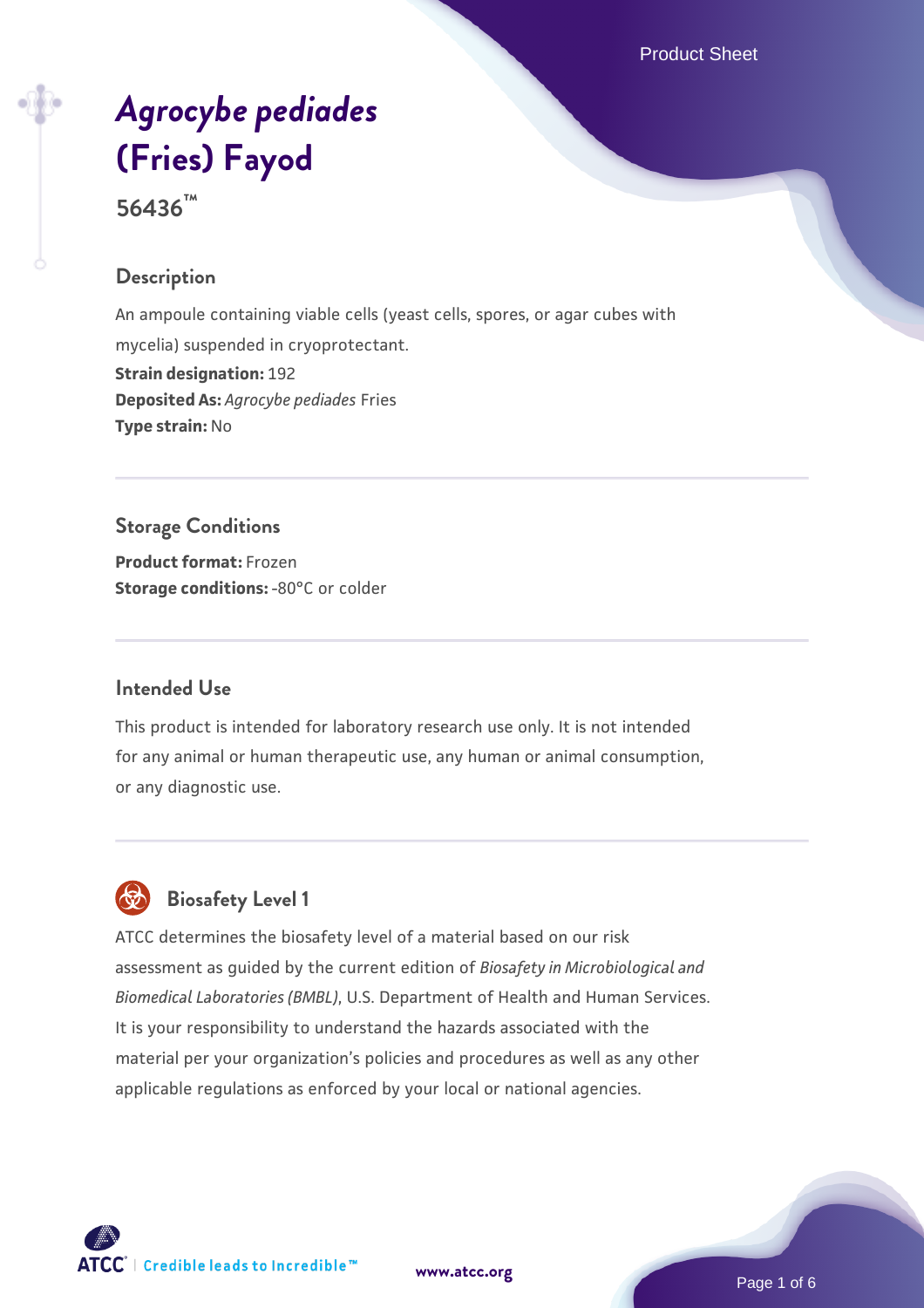# *[Agrocybe pediades](https://www.atcc.org/products/56436)* **[\(Fries\) Fayod](https://www.atcc.org/products/56436) Product Sheet** Product Sheet **56436**

ATCC highly recommends that appropriate personal protective equipment is always used when handling vials. For cultures that require storage in liquid nitrogen, it is important to note that some vials may leak when submersed in liquid nitrogen and will slowly fill with liquid nitrogen. Upon thawing, the conversion of the liquid nitrogen back to its gas phase may result in the vial exploding or blowing off its cap with dangerous force creating flying debris. Unless necessary, ATCC recommends that these cultures be stored in the vapor phase of liquid nitrogen rather than submersed in liquid nitrogen.

# **Certificate of Analysis**

For batch-specific test results, refer to the applicable certificate of analysis that can be found at www.atcc.org.

# **Growth Conditions**

**Medium:**  [ATCC Medium 336: Potato dextrose agar \(PDA\)](https://www.atcc.org/-/media/product-assets/documents/microbial-media-formulations/3/3/6/atcc-medium-336.pdf?rev=d9160ad44d934cd8b65175461abbf3b9) [ATCC Medium 334: Oatmeal agar](https://www.atcc.org/-/media/product-assets/documents/microbial-media-formulations/3/3/4/atcc-medium-334.pdf?rev=e382a75a48794764902dd7457c97fc29) [ATCC Medium 324: Malt extract agar](https://www.atcc.org/-/media/product-assets/documents/microbial-media-formulations/3/2/4/atcc-medium-324.pdf?rev=5a8b3f6dcb23452d9462ec38b36f0bb6) **Temperature:** 24-26°C **Atmosphere:** Aerobic

#### **Handling Procedures**

**Frozen ampoules** packed in dry ice should either be thawed immediately or stored in liquid nitrogen. If liquid nitrogen storage facilities are not available, frozen ampoules may be stored at or below -70°C for approximately one

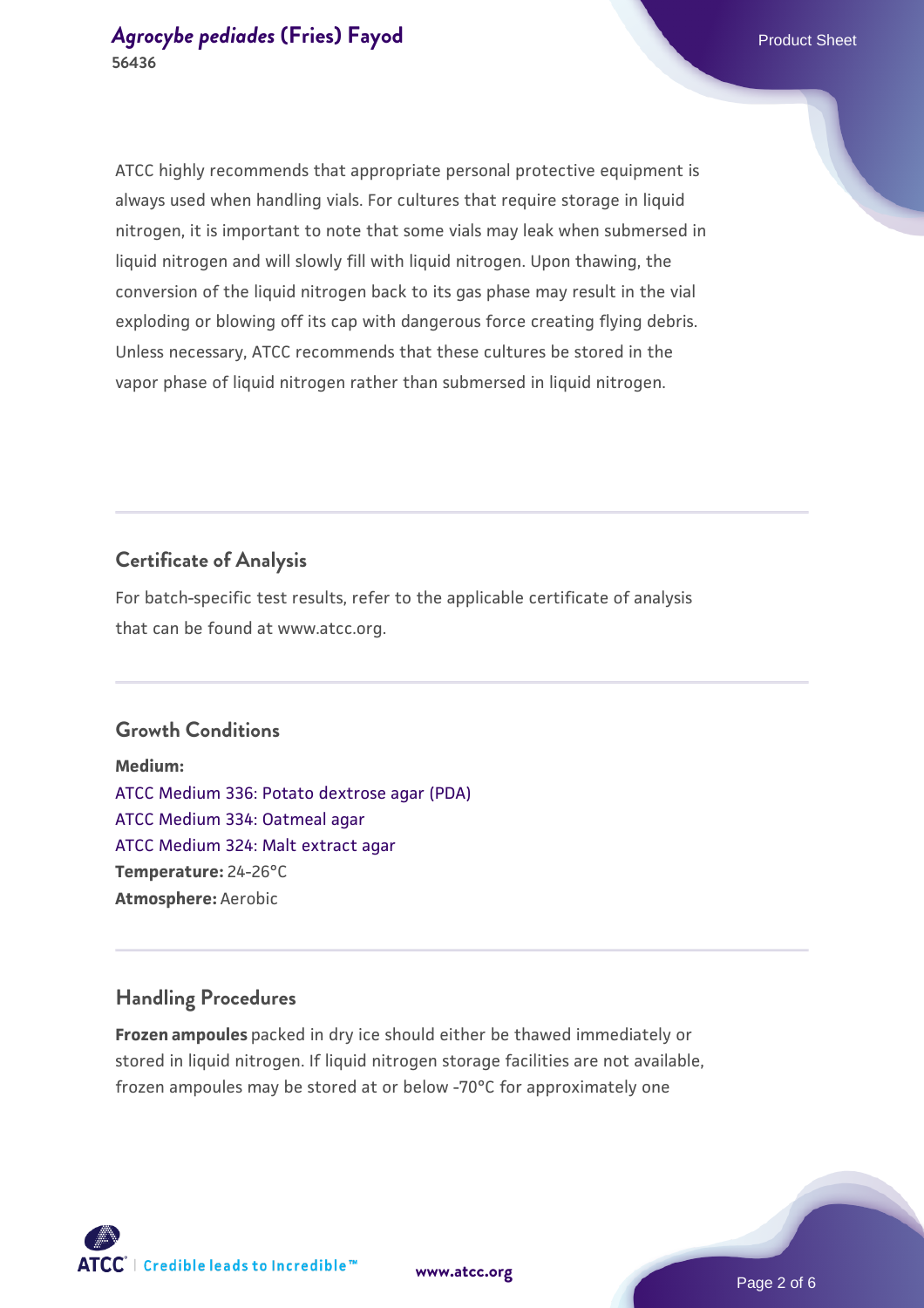week. **Do not under any circumstance store frozen ampoules at refrigerator freezer temperatures (generally -20°C).** Storage of frozen material at this temperature will result in the death of the culture.

- 1. To thaw a frozen ampoule, place in a **25°C to 30°C** water bath, until just thawed (**approximately 5 minutes**). Immerse the ampoule just sufficient to cover the frozen material. Do not agitate the ampoule.
- 2. Immediately after thawing, wipe down ampoule with 70% ethanol and aseptically transfer at least 50 µL (or 2-3 agar cubes) of the content onto a plate or broth with medium recommended.
- 3. Incubate the inoculum/strain at the temperature and conditions recommended. Inspect for growth of the inoculum/strain regularly. The sign of viability is noticeable typically after 4-6 days of incubation. However, the time necessary for significant growth will vary from strain to strain.

#### **Notes**

Additional information on this culture is available on the ATCC<sup>®</sup> web site at www.atcc.org.

## **Material Citation**

If use of this material results in a scientific publication, please cite the material in the following manner: *Agrocybe pediades* (Fries) Fayod (ATCC 56436)

## **References**

References and other information relating to this material are available at www.atcc.org.

#### **Warranty**

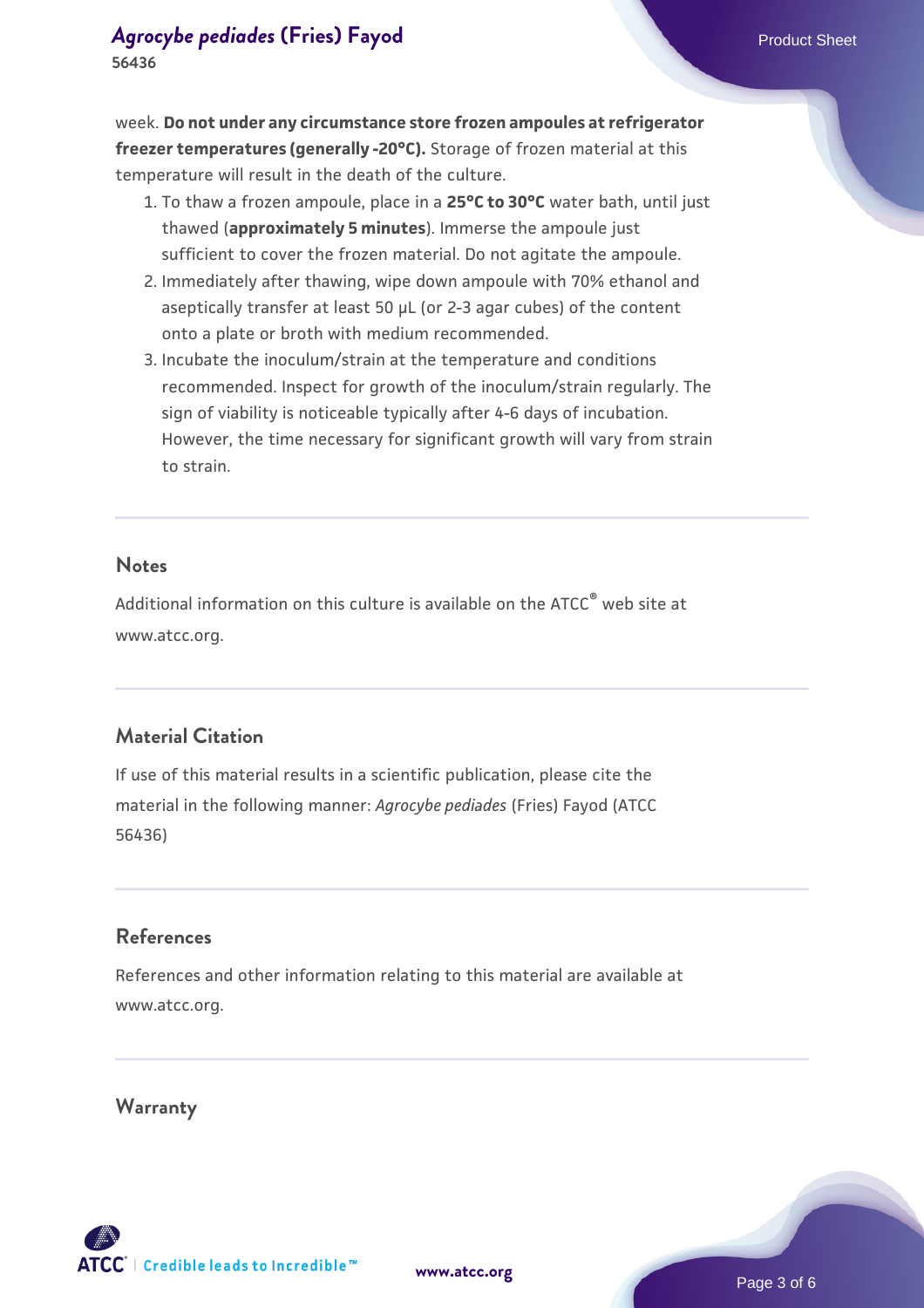# *[Agrocybe pediades](https://www.atcc.org/products/56436)* **[\(Fries\) Fayod](https://www.atcc.org/products/56436) Product Sheet** Product Sheet **56436**

The product is provided 'AS IS' and the viability of ATCC® products is warranted for 30 days from the date of shipment, provided that the customer has stored and handled the product according to the information included on the product information sheet, website, and Certificate of Analysis. For living cultures, ATCC lists the media formulation and reagents that have been found to be effective for the product. While other unspecified media and reagents may also produce satisfactory results, a change in the ATCC and/or depositor-recommended protocols may affect the recovery, growth, and/or function of the product. If an alternative medium formulation or reagent is used, the ATCC warranty for viability is no longer valid. Except as expressly set forth herein, no other warranties of any kind are provided, express or implied, including, but not limited to, any implied warranties of merchantability, fitness for a particular purpose, manufacture according to cGMP standards, typicality, safety, accuracy, and/or noninfringement.

## **Disclaimers**

This product is intended for laboratory research use only. It is not intended for any animal or human therapeutic use, any human or animal consumption, or any diagnostic use. Any proposed commercial use is prohibited without a license from ATCC.

While ATCC uses reasonable efforts to include accurate and up-to-date information on this product sheet, ATCC makes no warranties or representations as to its accuracy. Citations from scientific literature and patents are provided for informational purposes only. ATCC does not warrant that such information has been confirmed to be accurate or complete and the customer bears the sole responsibility of confirming the accuracy and completeness of any such information.

This product is sent on the condition that the customer is responsible for and assumes all risk and responsibility in connection with the receipt, handling, storage, disposal, and use of the ATCC product including without limitation



**[www.atcc.org](http://www.atcc.org)**

Page 4 of 6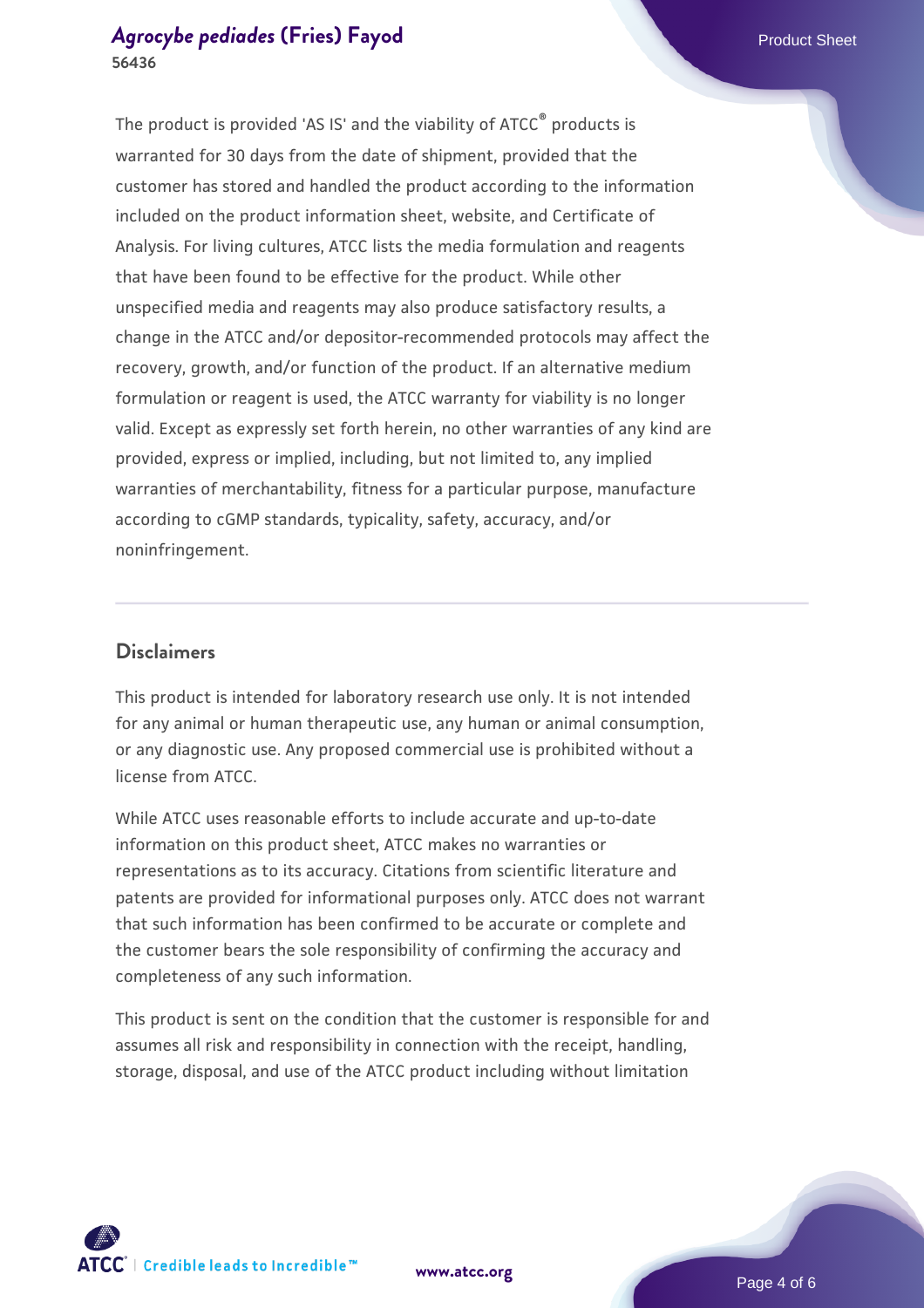taking all appropriate safety and handling precautions to minimize health or environmental risk. As a condition of receiving the material, the customer agrees that any activity undertaken with the ATCC product and any progeny or modifications will be conducted in compliance with all applicable laws, regulations, and guidelines. This product is provided 'AS IS' with no representations or warranties whatsoever except as expressly set forth herein and in no event shall ATCC, its parents, subsidiaries, directors, officers, agents, employees, assigns, successors, and affiliates be liable for indirect, special, incidental, or consequential damages of any kind in connection with or arising out of the customer's use of the product. While reasonable effort is made to ensure authenticity and reliability of materials on deposit, ATCC is not liable for damages arising from the misidentification or misrepresentation of such materials.

Please see the material transfer agreement (MTA) for further details regarding the use of this product. The MTA is available at www.atcc.org.

# **Copyright and Trademark Information**

© ATCC 2021. All rights reserved.

ATCC is a registered trademark of the American Type Culture Collection.

# **Revision**

This information on this document was last updated on 2021-05-19

# **Contact Information**

ATCC 10801 University Boulevard Manassas, VA 20110-2209 USA